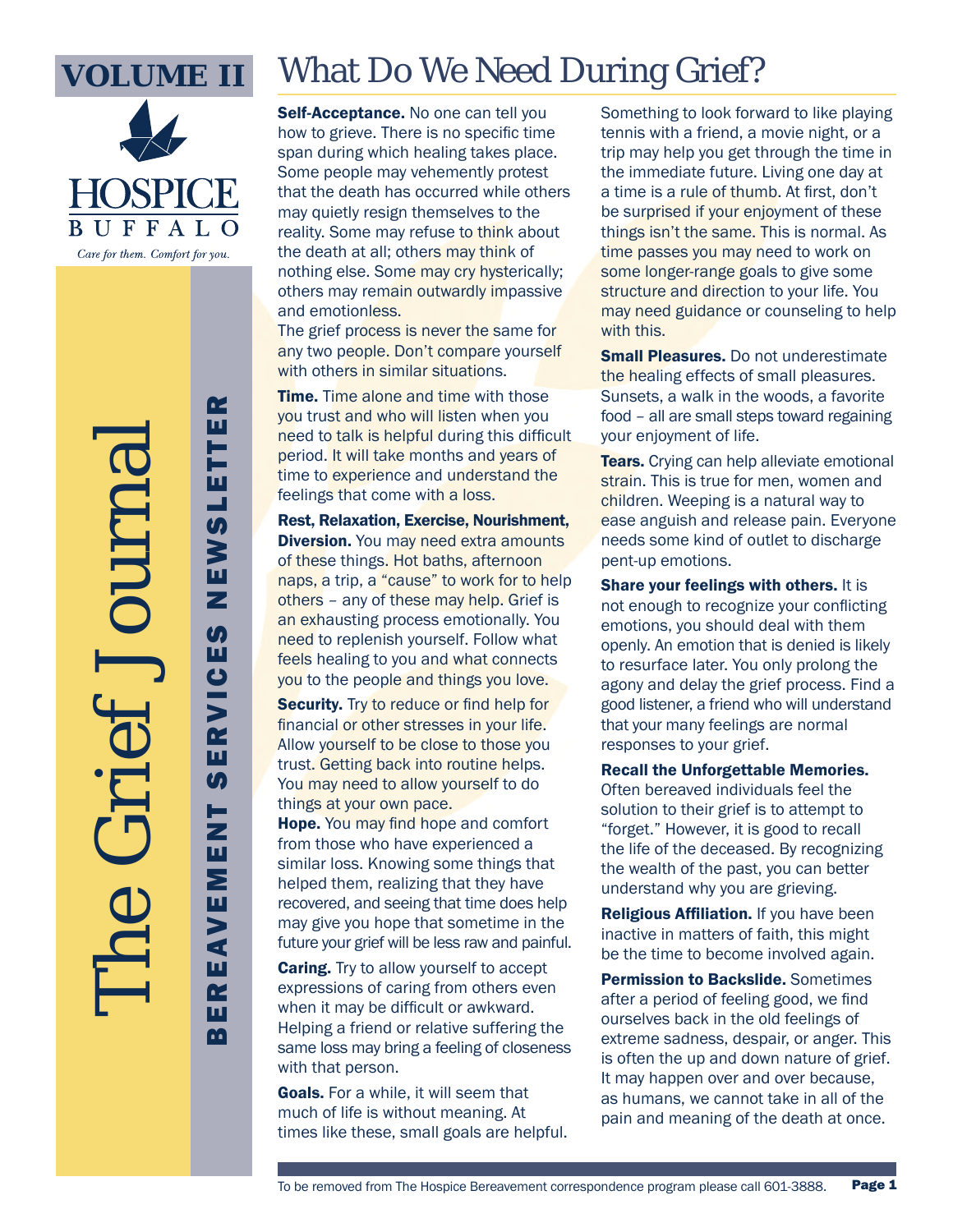## Responses to Loss During the Grief Process

Grief is not a sign of weakness. It is, rather, a healthy and fitting response to a loss. Running away from grief postpones sorrow; clinging to grief prolongs pain. Neither approach leads to healing. Allow grief to have its way for a while; then, gradually and gently, you can release yourself from its grip. Each of us is different, but for most people grieving follows a pattern, and proceeds through phases. We do not all experience every phase. Nor do we move through grief at the same pace or with equal intensity. The following characteristics constitute the basic elements of the grief experience.

The Avoidance Phase: A period of shock, numbness, and disbelief usually follows the event of a loved one's death. One feels stunned, in a trance. Disorganization is normal. This phase can last only hours, but also may persist for weeks or months. It allows a person time to absorb what has happened and to begin to adjust.

The Confrontation Phase: As shock wears off, you begin to experience intense grief and your reactions to the loss are acute. Grief gives rise to a variety of emotions and mood swings may occur. When such feelings seem overwhelming, defer major decisions until they subside. It is painful when you truly accept that your loved one is gone. It hurts when you want to share an experience or story with your loved one, or must face a birthday or special occasion without your loved one. During this phase, you face the reality of the loss. The following are some of the many feelings you may experience during this painful period:

Panic/Anxiety: This emotion can range from a light sense of insecurity to a panic attack. The death of a loved one makes the future very uncertain. We might panic in the face of the unknown and the fear of "is this all there is." Panic prevents concentration and defers acceptance of the finality of death. It tempts us to run from life, avoid people and to refuse to try new things.

**Guilt:** Many people fault themselves in connection with a loved one's death. We have all made mistakes in our relationships and sincere regret is the best response to them. However, if guilt is consuming you, it can impact mental health and impede recovery from grief.

Anger: People in grief naturally ask "Why?", "Why him/her?", "Why now?", "Why like this?". Most of these questions have no answers. Frustration then causes us to feel resentment and anger. We want someone to blame: God, doctors, ourselves, even the person who died.

**Depression:** Depression is a common reaction to an important loss. A feeling of sadness that may lead to apathy and withdrawal, a loss of interest and motivation, pessimism, and irritability are just some of the symptoms of depression. Physical symptoms such as headaches, backaches, gastrointestinal problems or fatigue for which your physician has found no medical basis are also common. Some depression is a normal part of the grieving process. However, a feeling of deep, pervasive sadness and hopelessness that lasts for longer than two weeks or a preoccupation with thoughts of suicide, should be discussed with your physician or counselor immediately.

Aimlessness: At times in the grieving process, a kind of drifting occurs. Mourners find it difficult to return to familiar, even necessary, activities. They may prefer to daydream about what was or fantasize about what might have been.

**Fatigue:** Many people experiencing grief report feelings of fatigue. These may be experienced as apathy, lack of energy, or an all encompassing tiredness unrelated to a full night's sleep.

Confusion or Absent-Minded **Behavior:** Many bereaved people have difficulty concentrating. As a result problems with memory, attention span, and disorientation are a frequent occurrence in grief.

Hope: In time, and with effort, hope grows. We can express emotions without embarrassment or apology. We can feel concern for and show interest in others. We can make decisions and assume responsibility for ourselves.

#### The Reestablishment Phase:

The intense feelings of grief are diminishing. You are changed by the loss, but you are beginning to live with it and to cope with the new life that exists without your loved one. You begin to reinvest your emotional energy in relationships, objects and pursuits. The loss is put in a special place within you. The memories of your loved one remain an important part of your life as you move into your new world.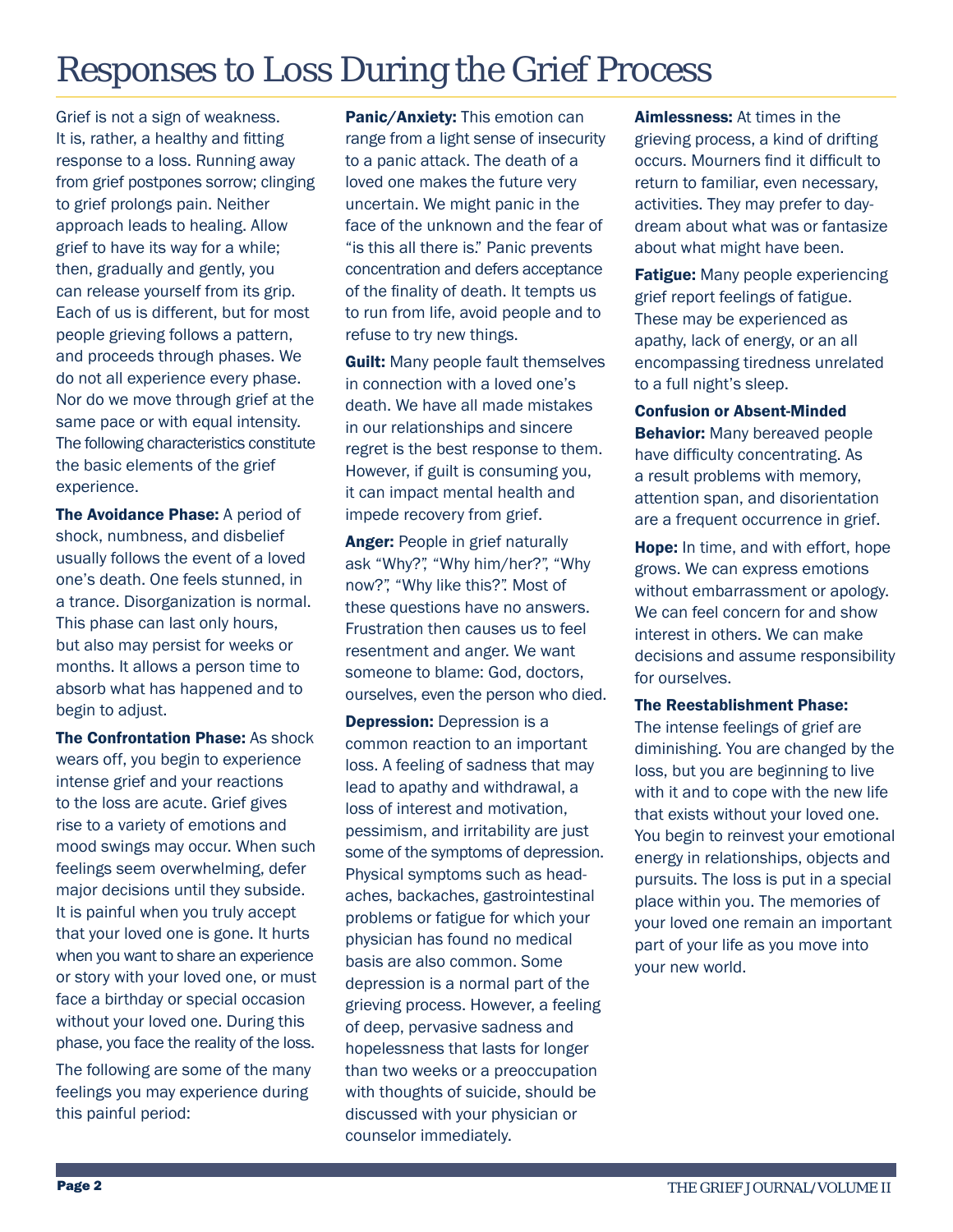### Hospice Bereavement Support Groups

Hospice provides grief support groups for you, your family and friends. These groups meet monthly for the purpose of providing opportunities for persons with similar grief experiences to share feelings and reactions to these experiences and offer mutual support. Spouses, adult children, relatives and friends of your loved one are welcome to attend the support group. The meetings last about ninety minutes, and are led by professional staff. There is no fee or registration required for these groups.

> **First Thursday** of the month at 2:30 pm - 4:00 pm Third Monday of the month at 5:30 pm - 7:00 pm Fourth Monday of the month at 10:30 am - 12:00 noon

> > Wilson Support Center 150 Bennett Road Cheektowaga, NY 14227

Thank you for utilizing Hospice Bereavement services. Please call the bereavement team at 601-3888 with any questions or if you are in need of counseling support.



### Have you or your child recently experienced the death of a loved one? Do you have clothing or fabric that reminds you of how special that person was in your life?

Specialized Hospice Volunteers are available to piece together your "Treasured Threads" to create a tangible lasting memory. Some ideas that have been created are pillows and teddy bears, made with your loved one's clothing. If you are interested or would like more information, please contact Lisa Nestico, Volunteer Coordinator, at 989-2360 or LNestico@PalliativeCare.org.

*\*Please allow 6- 9 months for completion.*